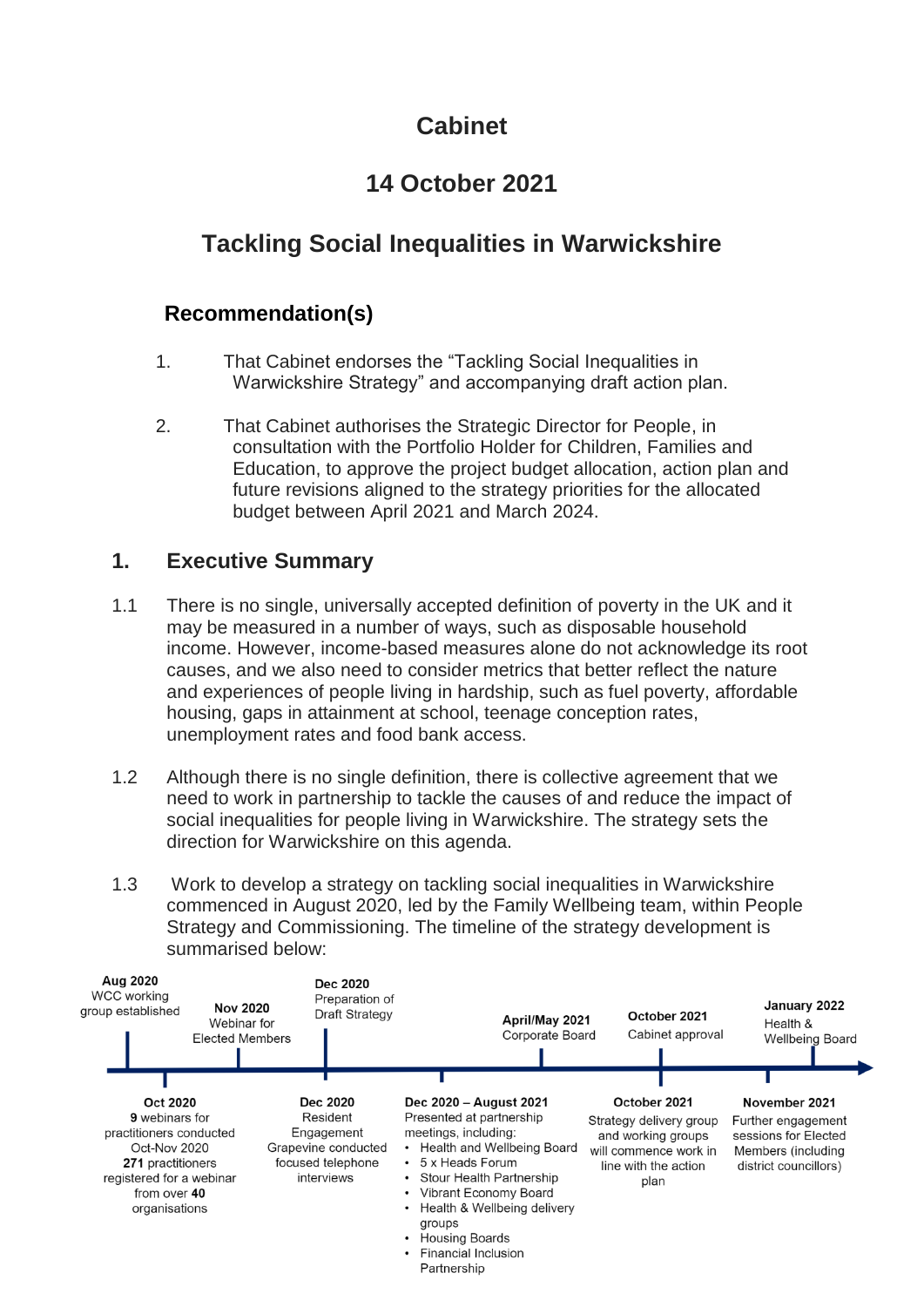- 1.4 The working group, consisting of key representatives from across WCC, focussed on developing the following:
	- 1.4.1 Detailed analysis of current picture of social inequalities in Warwickshire to inform the strategy (*where are we now?)*
	- 1.4.2 A proposed strategy with focussed priorities (*where do we want to get to?*)
	- 1.4.3 An achievable action plan (*how are we going to get there?*)
- 1.5 As well as analysis of national and local data, a wide range of engagement took place with frontline practitioners, professionals, elected members and those with lived experience of social inequalities between October and December 2020. The findings from this work were used to develop the key findings and produce a set of recommended outcomes and priorities for the strategy. The priorities have been kept broad in order for us to design our ongoing work programme based on identified need at a local level in conjunction with our place-based partners. As needs are likely to change over time, the priorities give us flexibility to responsively shape our work.

#### **Delivering the vision**

A set of cross-cutting priorities have been identified to collectively tackle the key factors contributing to social inequalities in Warwickshire, resulting in improved outcomes for Warwickshire residents.

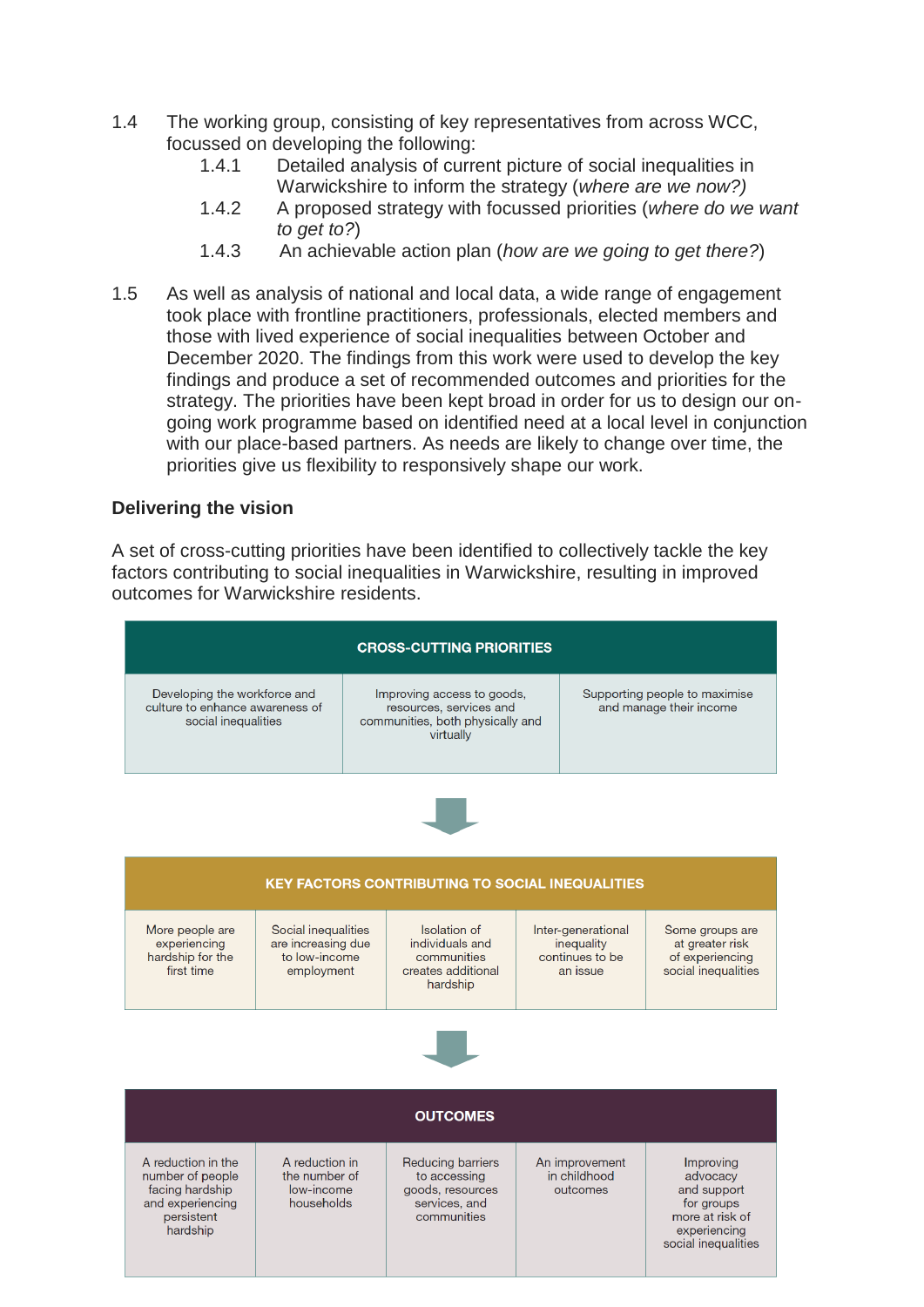- 1.6 The draft strategy was shared with those who took part in the original engagement activities and shared more widely with others with an interest in tackling social inequalities locally. Feedback from a survey on the draft strategy showed 87% agreed or strongly agreed with the outcomes and 94% agreed or strongly agreed with the 3 priorities (from 62 respondents across WCC, other public sector organisations and the third sector).
- 1.7 Following feedback from Corporate Board in April and May 2021, the final strategy (Appendix 1) has been produced for endorsement by Cabinet. The strategy will then be presented at the Health & Wellbeing Board for partnership endorsement in January 2022.
- 1.8 A draft action plan has been developed to shape the work of the 3 working groups aligned to the priorities and includes commitment from the third sector and District/Borough colleagues to support the delivery of the work programme (Appendix 2). The draft action plan includes an indication of the projects we will be progressing over the next 3 years and will be further developed using co-production with people with lived experience of social inequalities and those delivering front-line services to residents.
- 1.9 Regular updates demonstrating progress on delivering the strategy will be planned in as part of our action plan and work programme.

#### **2. Financial Implications**

2.1 Budget has been agreed to support delivery of the strategy for the next 3 years from the "Preventing Vulnerability" fund:

| 2021/22 - £300,000 |
|--------------------|
| 2022/23 - £250,000 |
| 2023/24 - £250,000 |

2.2 We will consider future financial requirements to continue delivering against the priorities in line with the regular review points for the strategy. Business cases will be developed aligned to the priorities where the required funding is likely to exceed the budget already allocated to this work. We will also seek opportunities for funding outside of WCC that will support delivery of the programme.

### **3. Environmental Implications**

- 3.1 Although there are no direct environmental implications for the strategy at this point, we will be working closely with colleagues within the Communities Directorate as part of the delivery of the Local Transport Plan. There may be opportunities for the strategy to have a positive impact on the environment in the context of sustainable travel.
- 3.2 A regular review of environmental implications will be included as part of the responsibilities of the working groups delivering the priorities.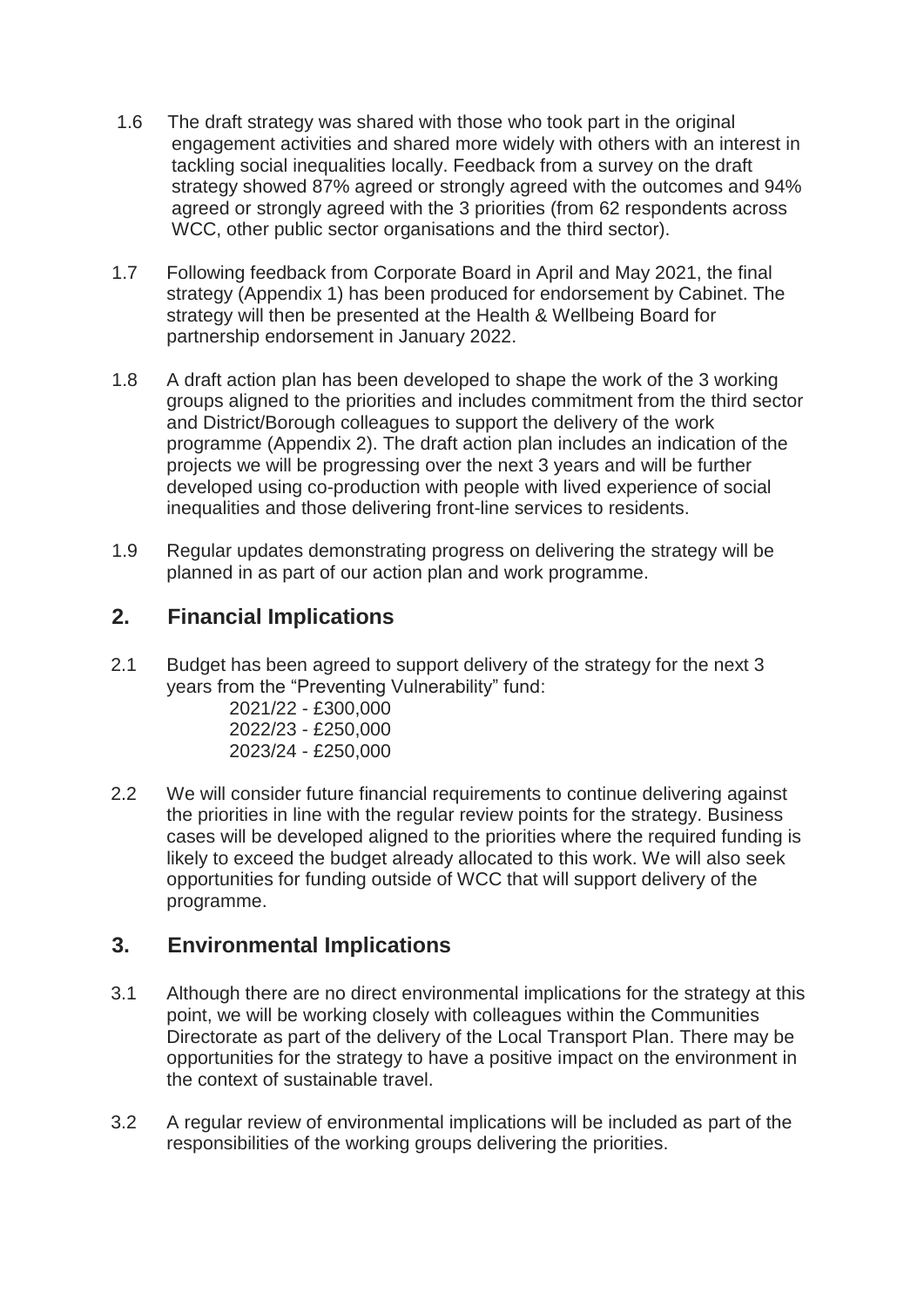## **4. Supporting Information**

- 4.1 There is growing evidence that overall levels of social inequalities are rising, and this will be further compounded by the impacts of the COVID-19 pandemic as inequalities between communities deepen. The pandemic has exacerbated existing inequalities, with an increase in stressors such as financial loss, social isolation and concerns about accessing services.
- 4.2 The "Tackling Social Inequalities in Warwickshire" strategy is an important step in tackling the causes of and addressing the impact of social inequalities in Warwickshire. It will help us to identify who is most in need of support and help us target the support we offer. By taking a public health approach to tackling social inequalities, we will use the principles of proportionate universalism. This approach recognises the gradient of need to ensure services are targeted to different levels of need but remain equitable. Our aim is to help our residents to have a decent and secure life, recognising that everyone has a role to play in tackling social inequalities across the system. The strategy will be supported by a long term, sustainable delivery plan over the next decade to 2030.
- 4.3 As well as the comprehensive engagement work undertaken to develop the "Tackling Social Inequalities Strategy" between October and December 2020, the Child Friendly Warwickshire survey undertaken in April 2021 also demonstrates tackling social inequalities is an area our young people believe is a priority. Of the 1,807 responses to the question 'if you were in charge of your town what would be most important to you?' the issue voted most important was "homelessness", followed by "tackling child poverty".

#### **5. Timescales associated with the decision and next steps**

- 5.1 The strategy will be presented to the Health & Wellbeing Board in January 2022 for partner endorsement.
- 5.2 The working groups to deliver the priorities will be formally established and the action plan fully mobilised by the end of October 2021. We anticipate the programmes of activity will work closely with the place-based partnerships across the county as they include representation from a wide range of partners.

### **Appendices**

- 1. "Tackling Social Inequalities in Warwickshire" Strategy
- 2. "Tackling Social Inequalities in Warwickshire" Draft Action Plan

## **Background Papers**

1. Equality Impact Assessment